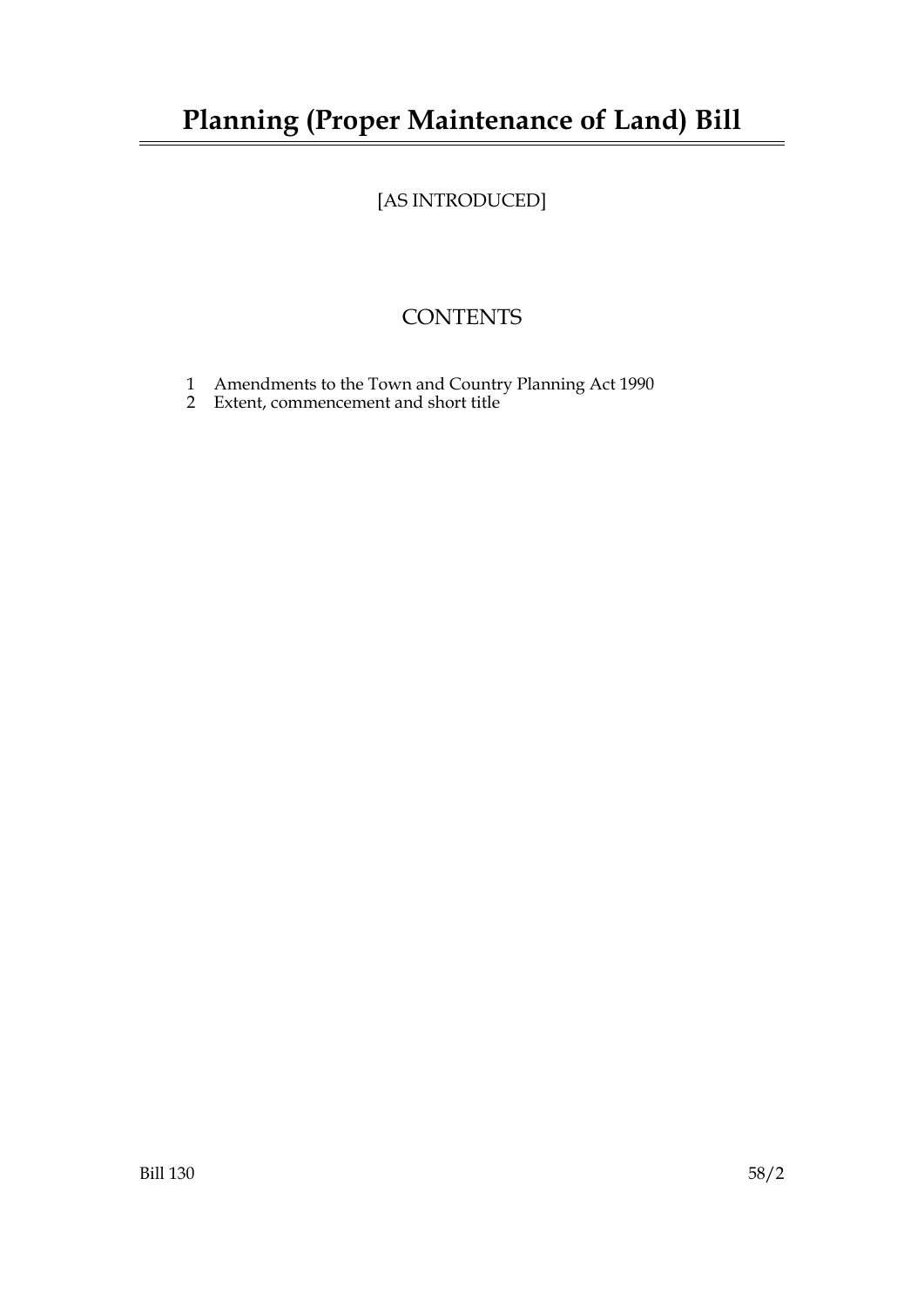### [AS INTRODUCED]



TO

Make provision for increased fines for failures to comply with a notice under section 215 of the Town and Country Planning Act 1990.

 $\sum$  E IT ENACTED by the Queen's most Excellent Majesty, by and with the advice<br>and consent of the Lords Spiritual and Temporal, and Commons, in this present<br>Parliament assembled, and by the authority of the same as follo and consent of the Lords Spiritual and Temporal, and Commons, in this present Parliament assembled, and by the authority of the same, as follows: -

#### **1 Amendments to the Town and Country Planning Act 1990**

- (1) The Town and Country Planning Act 1990 is amended as follows.
- (2) In section 216(2) (penalty for non-compliance with section 215 notice), omit "not exceeding level 3 on the standard scale".
- (3) In section 216(6) (continuing offence), omit "not exceeding one-tenth of level *5* 3 on the standard scale".

#### **2 Extent, commencement and short title**

- (1) This Act extends to England and Wales only.
- (2) This Act comes into force at the end of the period of four weeks beginning with the day on which it is passed.
- (3) This Act may be cited as the Planning (Proper Maintenance of Land) Act 2022.

*10*